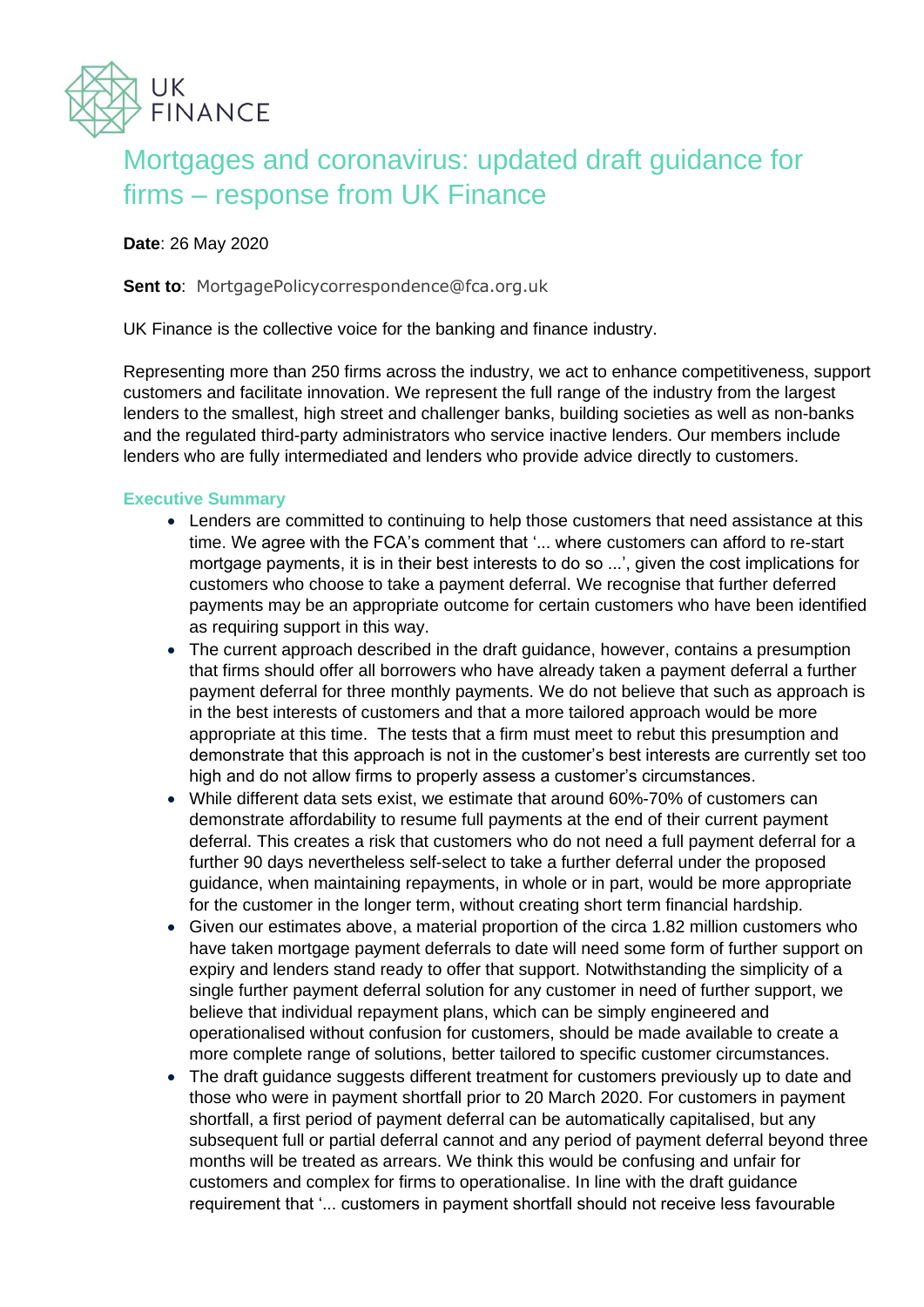treatment than other customers ...' we believe customers in payment shortfall should be afforded the same treatment.

- There is a material difference between the new draft guidance and existing guidance for those customers who want a payment deferral for the first time and, in particular, in relation to how customers should be treated if they can resume full payments at the end of the deferral period. We believe that the updated guidance should remain unchanged from the existing guidance in these areas; firms have implemented the existing guidance and customers should be treated consistently.
- We understand that the draft guidance should apply equally to buy-to-let (BTL) borrowers, primarily to provide relief to tenants. We continue to support offering payment deferrals to landlords, but only if that relief for landlords can be shown to be necessary to be able to provide support for struggling tenants, and lenders should be able to apply reasonable checks to verify this.
- We believe that a customer's record at the Credit Reference Agencies should accurately reflect their financial position so that future use of credit scoring is made on an informed basis. We recognise the intent that full or partial payment deferrals should not be reported as a worsening status on the customer's credit file during any new or continuing payment deferral period. Any missed payments once a customer recommences their mortgage payment should be treated as arrears.
- We support the application window for new payment deferrals remaining open until 31 October 2020 in line with the tapering of the job retention scheme. This will continue to provide the opportunity for a breathing space for those customers who need it but have not yet taken it up and will prevent a spike in new customers taking unnecessary payment deferrals in the run up to the current deadline.
- We support the extension of the repossession moratorium until 31 October 2020 to ensure that people are not evicted from their homes during the current crisis. It should be made clearer that repossessions can continue if the customer consents or if the property is empty. Lenders are also concerned that stopping all litigation action completely, as suggested in the draft guidance, will mean some customers could end up in a worse position should their equity reduce, limiting their ability to place a deposit on a new property (purchased or rented) and/or to help clear debts.
- Any ongoing solutions need to recognise the impact on provisioning, capital requirements and funding for lenders, including existing securitisation structures, and we welcome the parallel guidance from the PRA. Solutions that can accommodate the different funding mechanisms and prudential requirements of firms across banks, building societies and non-bank lenders will be of longer-term benefit by reducing calls on capital that could otherwise be lent into the real economy.

# **General Comments**

Since the risk posed by the Covid-19 virus first became clear, firms reacted swiftly in response to the Chancellor's announcement on 17 March 2020 launching mortgage payment holidays and have mobilised to provide unprecedented levels of customer support. To date over 1.82 million mortgage payment holidays have been granted and lenders have also extended mortgage offers for three months for those who had exchanged contracts and have also agreed to continue offering product transfers to their existing customers, including those on mortgage payment holidays or who have been furloughed so that they do not revert onto a more expensive reversion rate.

We are grateful for the support of the Financial Conduct Authority (FCA) and Prudential Regulation Authority (PRA) in assisting the industry with pragmatic regulatory interpretation to enable the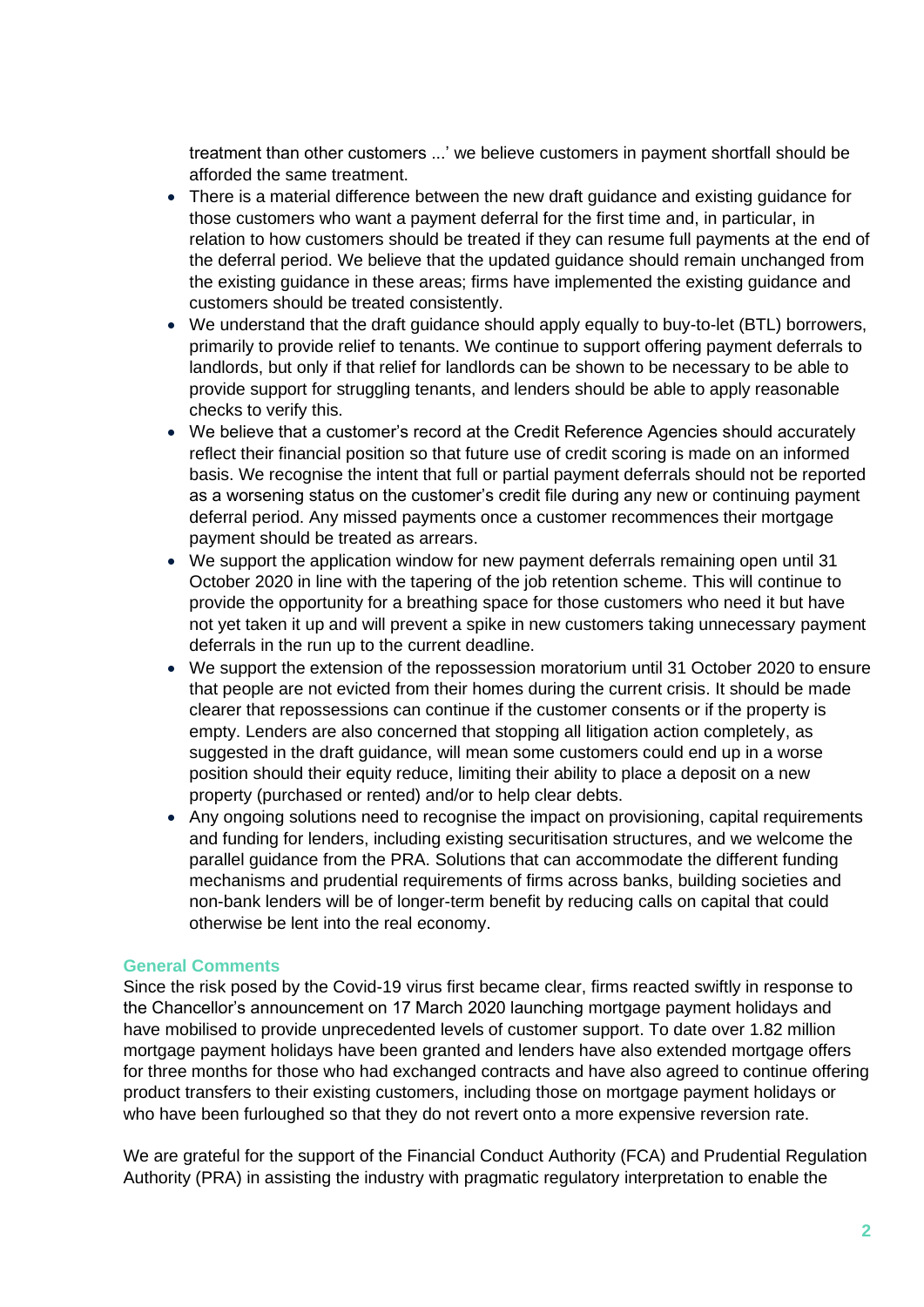industry to streamline administrative processes and deliver support to customers through temporary short-term forbearance through payment deferrals and the moratorium on possessions.

The pandemic continues to create uncertainty for all. The extension of the Coronavirus Job Retention scheme to 31 October 2020 provides further certainty for workers, while creating a clear transition out of temporary support. Similarly, it is imperative that borrowers who have made use of payment deferrals to be urged to recommence making their mortgage payments, to reduce personal costs and resume control of their finances (see also; FCA Financial Lives Survey 2019).

UK Finance data shows that applications for payment deferrals dropped off as the Coronavirus Job Retention Scheme was implemented, providing evidence that customers are making use of alternative support and that temporary relief on mortgage payments served its purpose (refer to figure 1).

Outside the draft guidance specifically, we have additional comments on the interaction with the PRA statement, shared ownership, and the read-across to other initiatives, including the LIBOR transition and mortgage prisoners, which are included at the end of this response.



Source: UK Finance

#### **Non-bank funding**

In extending payment deferrals for a further four months both in terms of granting payment deferrals to customers who have already had one and allowing new payment deferral applications, it is important that the authorities consider the impact on, and provide the appropriate support to, the non-bank sector. Non-banks cannot currently access government support schemes to support residential and buy-to-let lending and are unable to access their core funding source given the disruption to securitisation markets and a likely reduced appetite by banks to provide wholesale finance to non-bank lenders. The non-bank sector is supportive of helping its customers, many of whom are self-employed, vulnerable, or who have specialist financing needs through the crisis and have done so to date without government support. UK Finance data shows that these customers are more likely to have taken a payment deferral. As payment deferrals continue, funding issues and operational difficulties will be exacerbated (including the need to negotiate waivers on existing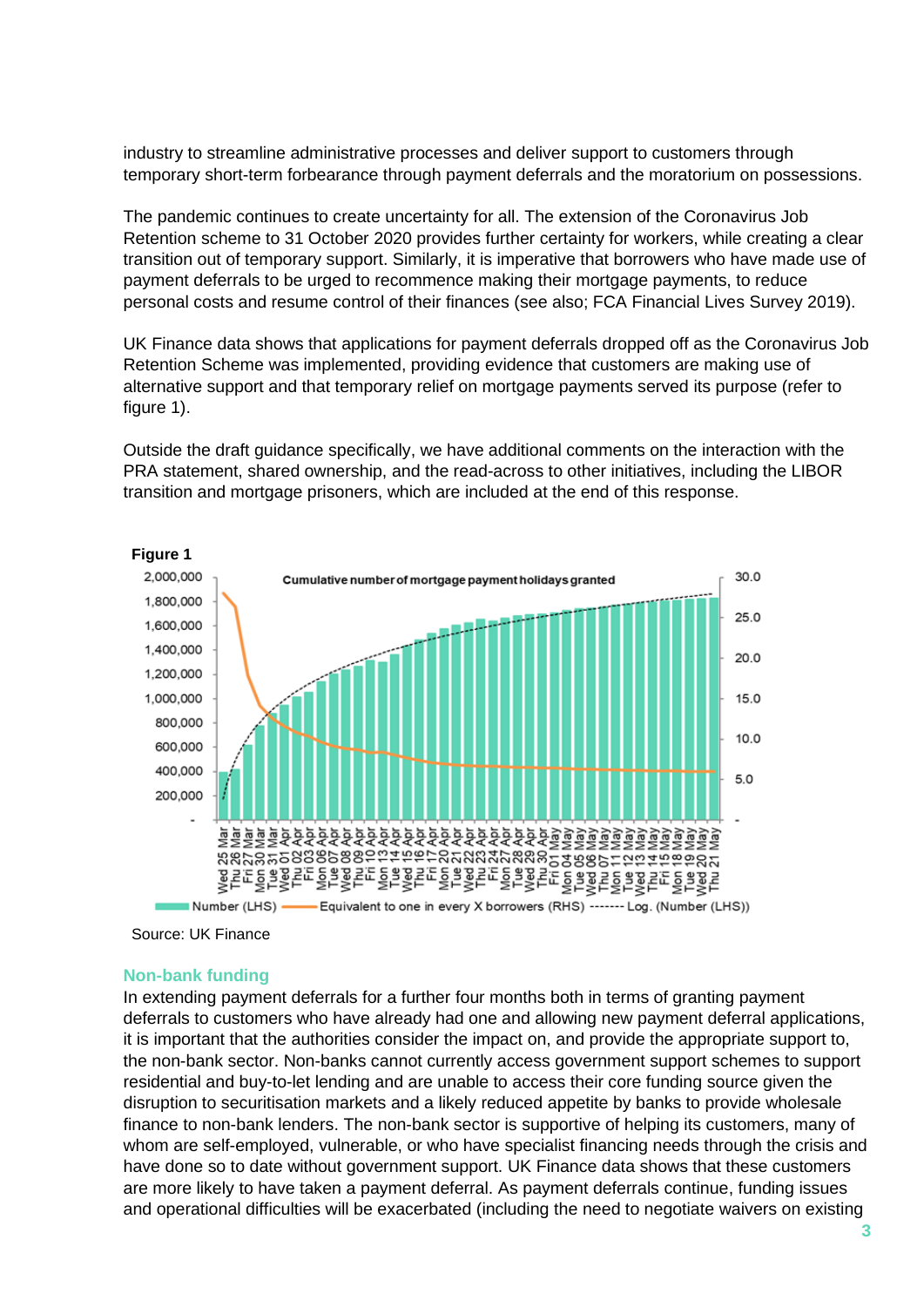facilities in respect of covenants and other funding facility conditions impacted as a result of offering/ extending such payment deferrals) and serving the significant cohort of customers who have specialist financing needs that cannot be met by high street banks and building societies will become more difficult.

UK Finance, together with Innovate Finance, IMLA, the FLA and AABF, have submitted detailed proposals to the authorities outlining support scheme options. It is vital that authorities now allow non-banks to access government support schemes to ensure they are ready and able to continue to support customers, who otherwise may not be able to access mortgage, cards or specialist products from (high street) bank lenders, as we move towards recovery.

# **Application of the draft guidance**

- **We believe that clarity is needed to address that:**
	- o **The guidance is intended to apply to any account where a first or subsequent payment deferral is agreed prior to 31 October 2020 and continues to the end of that deferral payment period (i.e. for no longer than 31 January 2021)**
	- o **Firms are only expected to review any cases where action was taken at the end of a payment deferral prior to this guidance coming into effect**
	- o **Customers who resume payments following a payment deferral but subsequently miss payments should be treated under normal forbearance rather than under the guidance.**

We welcome the clear end date for new applications for an initial payment deferral. We ask the FCA to make clear that the updated guidance applies to any account where an initial or subsequent payment deferral is agreed prior to 31 October 2020 and continues until the end of that deferred payment period (i.e. until no later than 31 January 2021).

The FCA should also clarify that the policy intent is that firms will only need to look back at what was offered where someone has rolled off a payment deferral before this updated guidance takes effect.

The draft guidance and updated FCA information for customers makes clear that a partial payment deferral is permissible. This needs to flow through to rest of the draft guidance so that a partial payment deferral may be offered for customers requesting an initial period of payment deferral (as is the case in the existing guidance) and those seeking an extension.

The draft guidance sets expectations on firms for borrowers who, after indicating that they are able to resume payments and recommences doing so, subsequently misses a payment at some point in the future. We consider that a return to the Handbook rules is important rather than prolonging the application of the guidance on an account, and MCOB 13 should apply to these customers in the usual way. The same should apply where a partial payment deferral has been agreed with the customers and the customer does not maintain this payment.

# **Customers who have not yet had a payment deferral**

• **We strongly encourage that the guidance should remain unchanged from the existing guidance in this area. Firms have implemented the existing guidance and customers should be treated consistently.**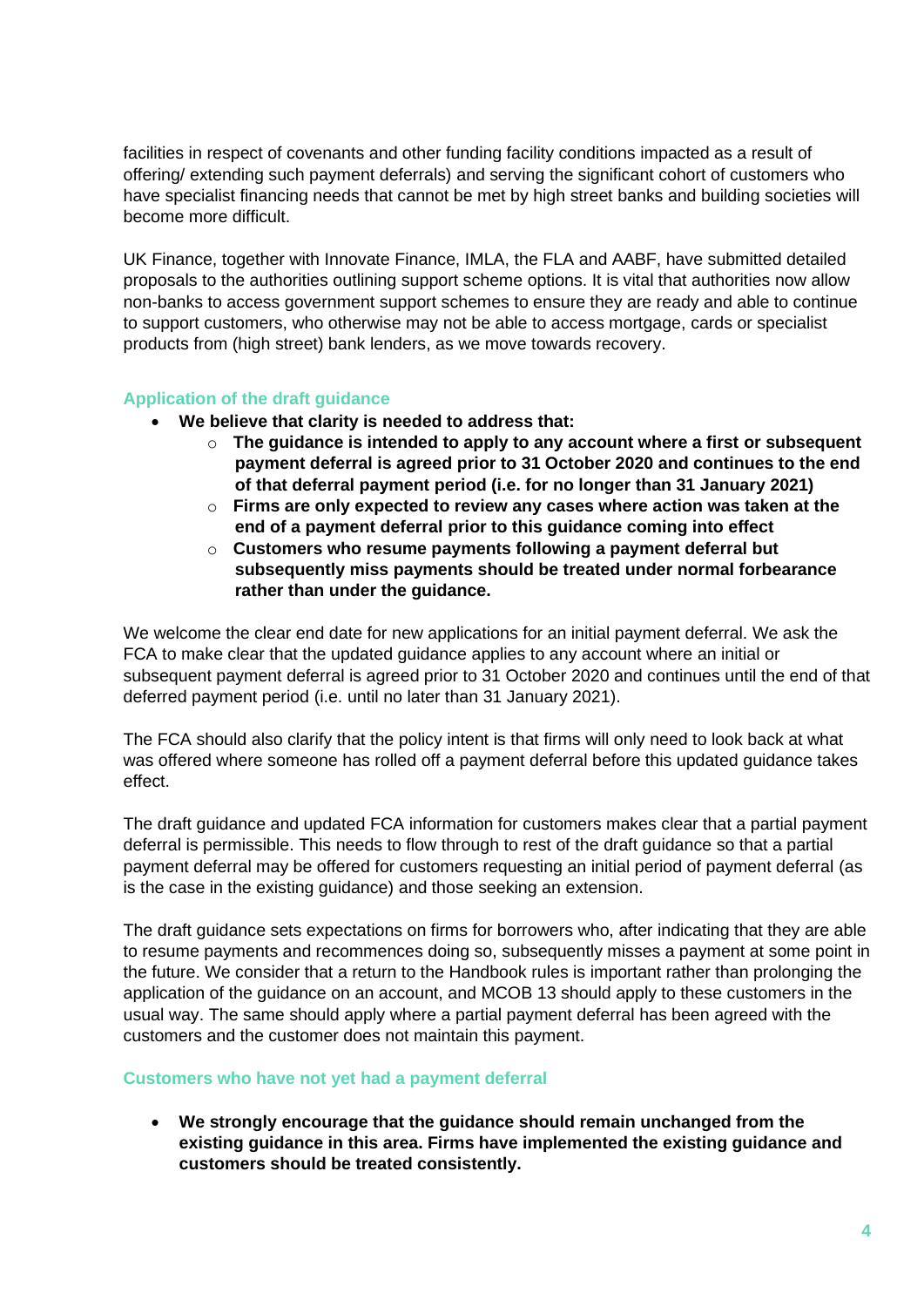This section significantly deviates from existing guidance. We assume this has been done to reflect the updated guidance for further deferred payments for those customers who are unable to resume payment. However, this will create inconsistency of treatment between those customers who are already in receipt of a payment deferral/temporary forbearance and those yet to do so and creates both operational and conduct risks for firms. Customers, firms, consumer groups, the Financial Ombudsman Service (FOS), other stakeholders are clear about the expectations and terms of the existing payment deferral and to change this three months into the process (without clear evidence of need) will cause confusion, uncertainty and administrative burdens. We strongly recommend that the FCA returns to the current approach and processes for customers seeking a payment deferral in the existing guidance.

Specifically, the revised guidance emphasises that customers are to receive a 'full' payment deferral for three monthly payments. This deviates from existing guidance where firms were able to provide an up to three month deferral and alternatives, such as a partial payment deferral or temporary switch to interest-only. Lenders are concerned about the lack of flexibility in the revised guidance and inconsistency with existing guidance. This will potentially require a "look-back" at the treatment of the large volume of customers already on a payment deferral or receiving Covidrelated support.

Under the existing guidance, firms should provide customers with adequate information to understand the implications of the payment deferral, the impact of capitalisation, any deferred payments on the mortgage (including monthly payment) and the ability to opt-out. This information may be provided at any time ahead of the end of the deferral period and before the monthly payment is increased. It is imperative that the same spirit is retained in the revised guidance.

Customers will have already received communications from their lender covering some or all of the information required in the three months that the current guidance has existed. Changing the expectations now, as is the case in the revised guidance, will mean substantial remediation work for firms and, more importantly, confusing outcomes for customers, not least given that the majority of payment deferrals were taken in the first few weeks of the scheme and are therefore due to roll off shortly.

# **Customers who had a payment shortfall prior to 20 March 2020**

# • **Customers who had a payment shortfall prior to 20 March 2020 should be treated in the same way as customers not previously in payment shortfall with regards to a second period of payment deferral and to be able to have that capitalised with their consent.**

Firms consider that they should treat customers the same whether they were up to date or in payment shortfall and do not support the proposed mixed approach of pre- and post- 20 March 2020. A customer previously in payment shortfall who takes a further payment deferral should be allowed to capitalise the full amount rather than capitalise the first part and not the second, which would be confusing for customers (and will be operationally difficult for firms). We consider this as potentially unfair and inconsistent with the principle that customers in payment shortfall should be treated no less favourably than other customers.

If the distinction between customers in payment shortfall and up to date customers is to be retained, the draft guidance specifies that firms need not (but may) offer a further full or partial deferral to pre-20 March 2020 customers in payment shortfall if this would be appropriate under MCOB 13. Outside of Covid-19, many lenders would not usually deploy payment deferrals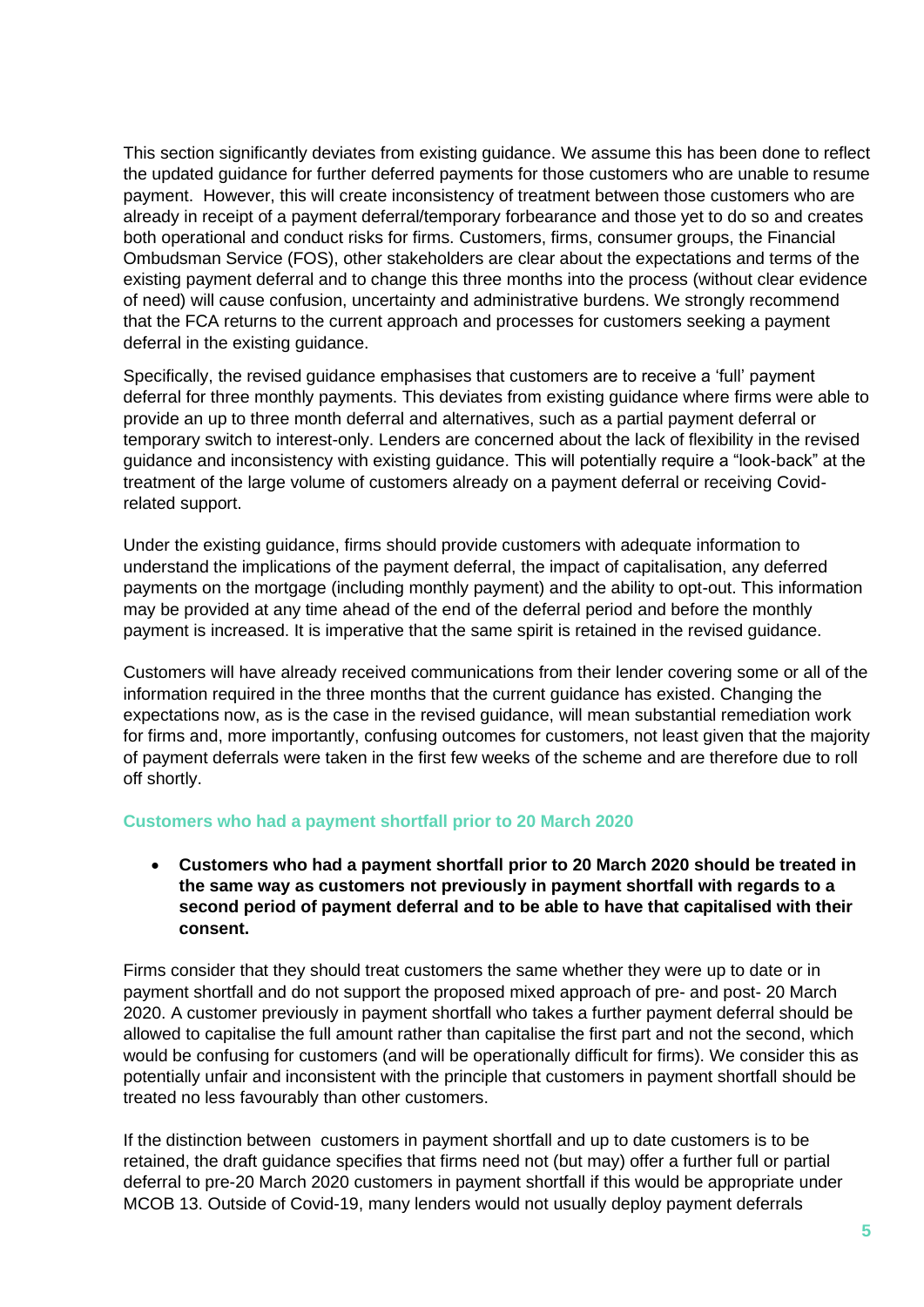(typically referred to as concessions) under MCOB 13, as the rules require lenders to offer forbearance that best meets the customer's needs, and a concession is not usually considered as the best option over alternative forbearance measures.

The distinction for customers who had a payment shortfall prior to 20 March 2020 should be removed. This will also have the benefit of ensuring that customers who were up to date at 20 March 2020 but who have subsequently fallen into payment shortfall to receive the same treatment under the guidance as those who are up to date. Any existing shortfall prior to the payment deferral will be treated under MCOB 13, as per the expectation in the existing guidance.

For those customers in payment shortfall prior to a payment deferral and able to resume payments, we ask that firms be allowed to reinstate a previously performing arrangement to pay without the need for a full re-assessment of their circumstances.

We seek confirmation that firms can use a digital income and expenditure assessment for customers in arrears, prior to a conversation with collections staff.

# **Fair treatment of customers at the end of a payment deferral period**

• **We would welcome confirmation of the policy intent to provide the same treatment for customers in short term/temporary difficulty as those in longer term difficulty – but note that this could have consequential prudential implications.**

For those customers who are unable to resume full payments there is no distinction in the draft guidance between those in temporary payment difficulties and those who might be in more permanent or longer-term difficulty. This might lead to those in longer-term difficulty not receiving fuller support at this stage (because they have been able to self-declare their circumstances). Lenders have anticipated the need to provide fuller support for these customers now.

This might also have other implications. EBA Implementing Technical Standards allow banks to grant forbearance measures where they can prevent the borrower defaulting due to a temporary liquidity shortage or allow the exposure to be repaid to a significant extent in the medium to long term. Customers with more permanent payment difficulties likely to result in a diminished financial obligation should be classified as defaulted, so it is important for banks to be able to distinguish between these two states.

**Understanding customers' needs and circumstances at the end of a payment deferral period**

# • **We strongly encourage that this section remains unchanged from the existing guidance.**

We are surprised by the new emphasis placed by the FCA on customers who are able to resume full payments. Issuing new, additional, complex expectations on firms for customers who are able to resume full payments diverts resources that should be preserved and prioritised for those who require further support and longer-term help. This is inconsistent with the FCA's Approach to Consumers and Fair Treatment of Vulnerable Consumers.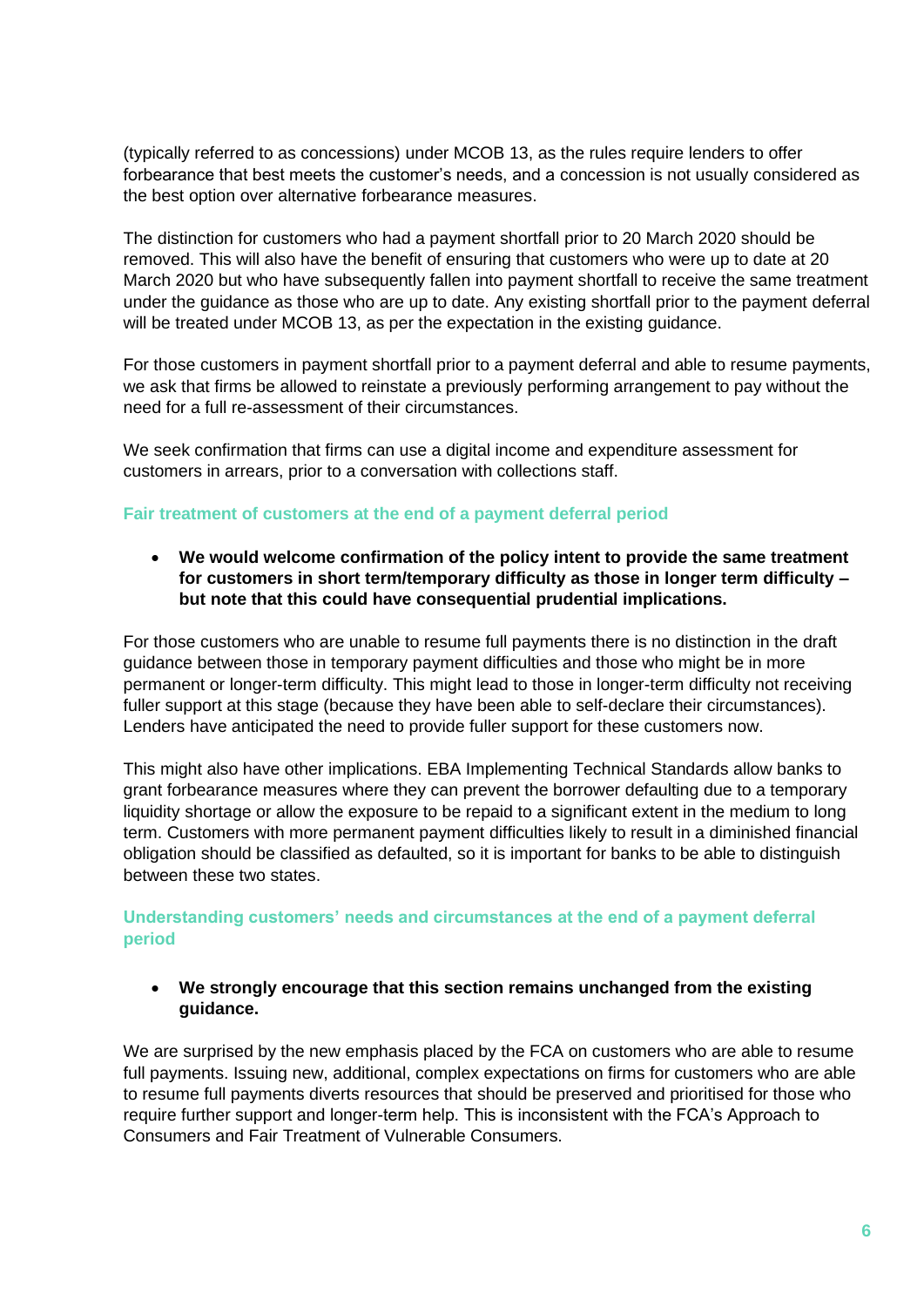The existing guidance allows firms to automatically capitalise the payment deferral having given the customer information on the impact of the payment deferral, impact of capitalisation and the ability to opt-out. This strategy needs to be retained in the revised guidance.

We disagree that firms should attempt to find out if all customers on a payment deferral are able to resume payments. An opt-out strategy, which was agreed with the FCA at the time of the original guidance, relies on customers to contact the firm and is essential given the volume of payment deferrals granted and the fact that the majority of payment deferrals were granted in the first few weeks of the scheme. Delays in issuing this revised guidance means little time to implement changes to this approach. Firms stand ready to support customers when they do contact their lender, through a range of channels including websites and digitised journeys, while maintaining branch access and phone support for those who do not have access to online services.

# **Customers able to resume full payments**

# • **We strongly encourage that this section remains unchanged from the existing guidance.**

As above, we ask that the ability to capitalise on an opt-out basis is retained, as per the existing guidance. Requiring firms to include additional repayment options creates confusion for customers and is counter-intuitive to a simple, clear process for customers rolling off a payment deferral. It is also the case that not all firms can offer all options for legal and/or funding reasons.

Firms will be able to communicate to customers an illustration of their new monthly payment prior to the end of their payment deferral. Until the period of payment deferral has ended the cost of repayment via capitalisation cannot be known with certainty and so a personalised illustration would not be possible at the start of a payment deferral. Firms will communicate the new monthly payment to the customer at the end of the payment deferral well in advance of the payment falling due, not least to meet the advance notice period required to change a direct debit payment. The specifics in the draft guidance does not allow firms the flexibility to provide meaningful information to customers within the constraints of existing systems. We recommend that this is amended so that customers receive the most salient information on recommencing their mortgage payments.

For those who miss payments after opting out of further support (a clear indication that they expect to be able to pay), customers should be treated as all other customers would be under MCOB 13. It is unclear why customers should be treated differently when they fall into payment shortfall depending on whether they had a payment deferral in the past or not.

#### **Customers unable to resume full payments**

- **We accept that further payment deferrals may be appropriate for some customers and stand ready to offer them, but where customers can afford to re-start mortgage payments, it is in their best interests to do so.**
- **It seems likely that around 60%-70% of customers can demonstrate affordability to resume full payments at the end of their payment deferral. Therefore, a presumption towards a further payment deferral is unnecessary and may even be detrimental to a customer who is able to resume payments.**
- **The tests that a firm must meet to rebut this presumption and demonstrate that this approach is not in the customer's best interests are currently set too high and do not allow firms to properly assess a customer's circumstances.**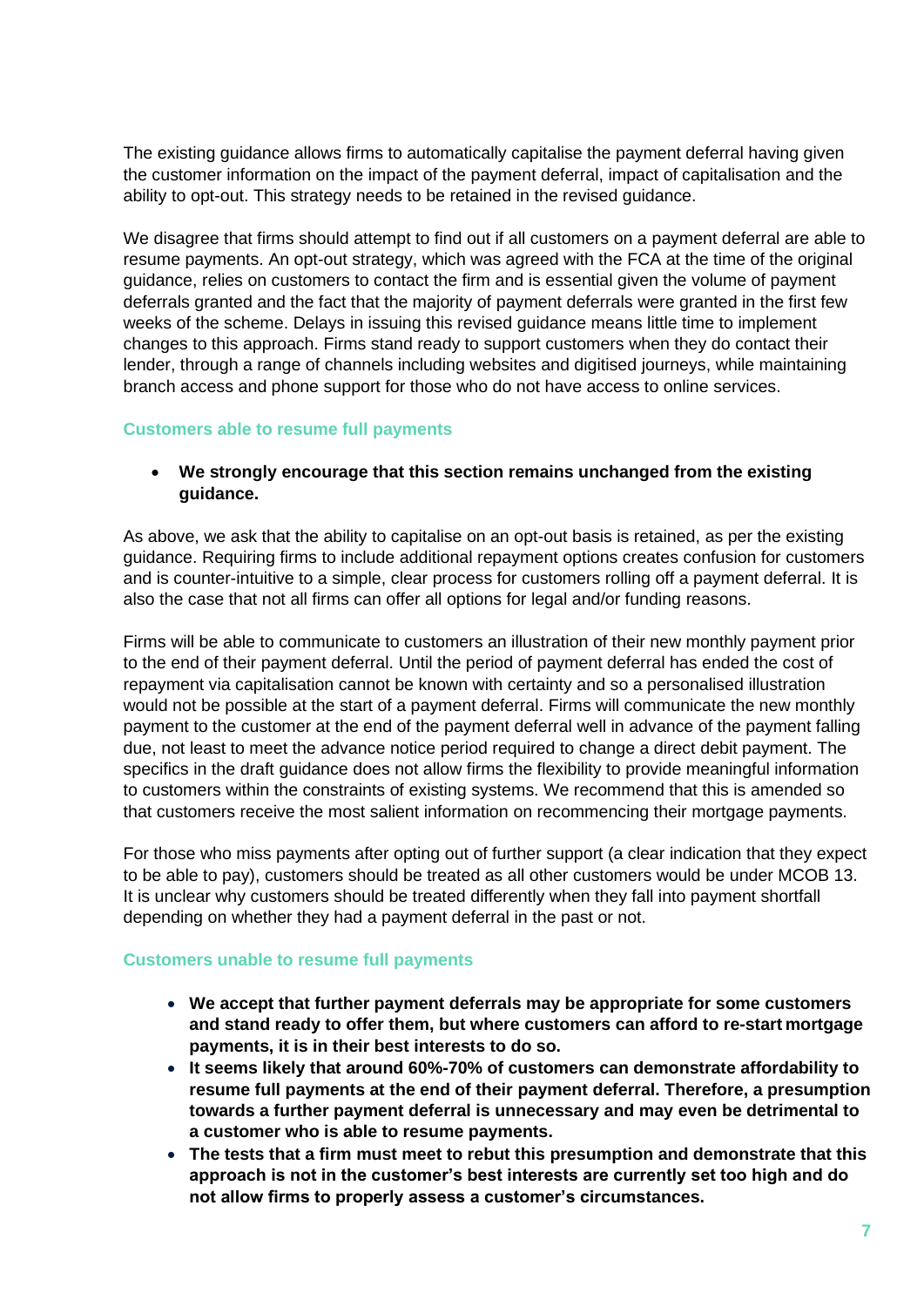• **In relation to BTL landlords the intention of payment deferral support for landlords is primarily to provide relief to tenants. We support offering payment deferrals to landlords, but this support should be predicated on relief for struggling tenants, and lenders should be able to apply reasonable checks to verify this.**

We maintain that a further payment deferral should sit within a menu of options offered to customers following a triage process. The expectation to offer a payment deferral is inconsistent with the assertion that more favourable forms of assistance are possible. We ask that the draft guidance is revised to make clear that all options have equal weight.

While it was accepted that the first payment deferral could be granted quickly and easily, if the principle is that where customers can afford to re-start mortgage payments, it is in their best interests to do so, then the firm needs to ask some questions (without a full income and expenditure assessment) to confirm that the payment difficulty remains Covid-19 related and in order to understand their ability to pay in the current environment. Allowing a customer to take a further three-month payment deferral when they do not need it is not in their best interests and appears contrary to Principle 6. If, ultimately, it is for the customer to make the final decision about whether they need a further payment deferral this brings with it conduct and complaints risk and we have included a section later in this response about interaction with the FOS.

The proposed test to demonstrate that a payment deferral may not be in the customer's best interest includes a requirement for firms to assess the customer's ability to repay any accrued interest once the deferral period ends. This implies a need to conduct a full income and expenditure assessment, one that may not be feasible if the customer continues to be impacted by Covid-19 in the short term (i.e. on furlough or temporary impact on income). This is inconsistent with the assertion that the firm is not required to investigate a customer's individual circumstances beyond the customer's own assessment of their ability to pay.

We welcome the clarification in the draft guidance that firms will be able to offer information and non-forbearance solutions (whether reduced payments, a move to interest only for a period or term extension) using customer self-declaration, flexibility and the ability to digitize where possible. However, this seems to be at odds with the presumption of a payment deferral. We believe this simplification of process is necessary to retain capacity for customers to speak to fully qualified agents for the most complex cases of difficulty and vulnerability, or where online servicing is not an option for them.

# **Interaction with MCOB provision**

We welcome the clarification in the draft guidance that a variation of the contract for the purposes of forbearance or to avoid a payment shortfall does not require provision of an illustration (i.e. ESIS) and can be completed as execution-only. Where there is a change to the monthly payment, disclosures under MCOB 7.6.28R and MCOB 7.6.28AR applies.

As above, we maintain that customers in arrears prior to 20 March should not be treated differently to other customers.

# **Training, monitoring, record keeping and credit reference reporting**

• **We request confirmation that firms can use trained, but not fully collections qualified staff for customers requiring further payment deferral.**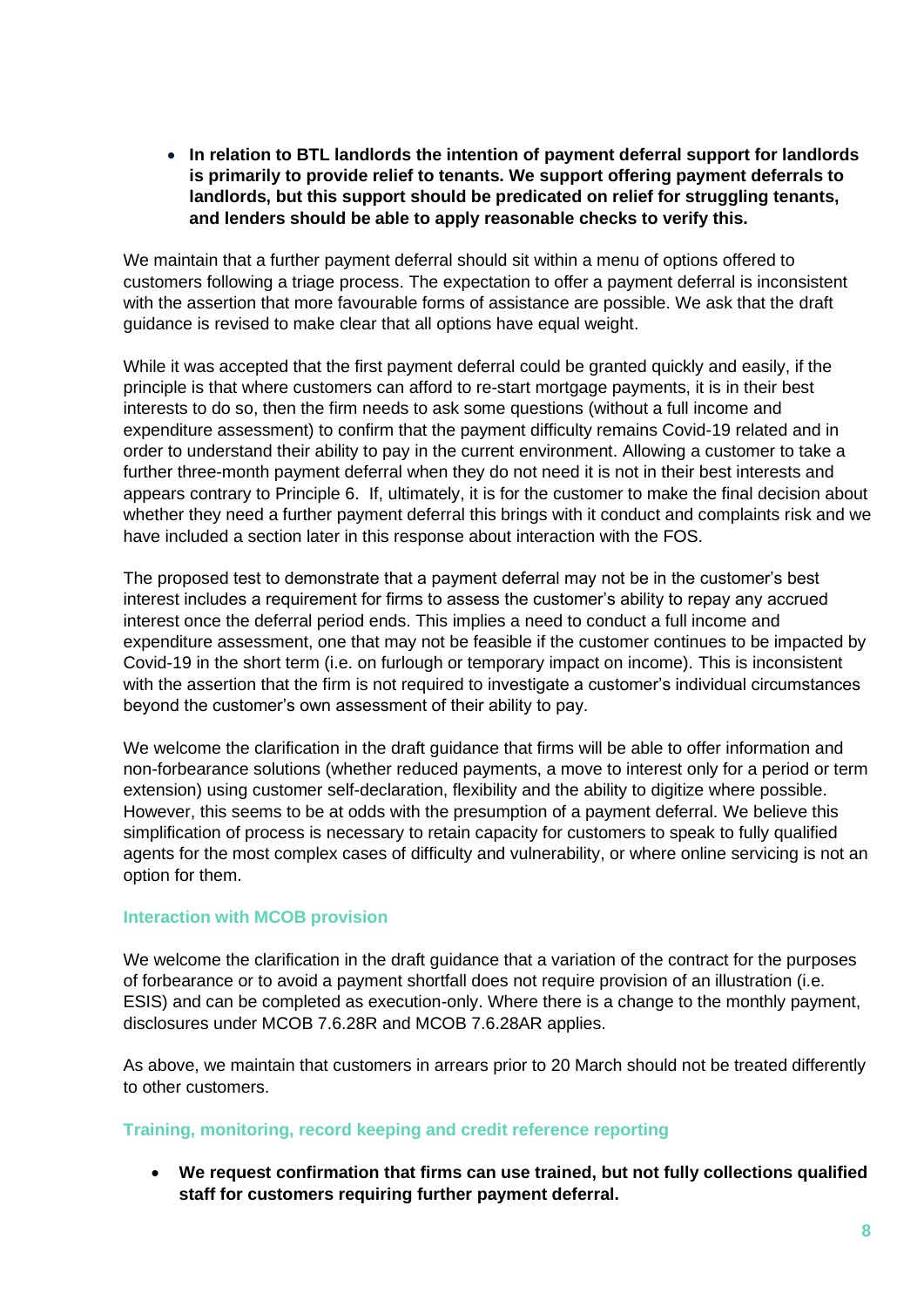• **We believe that a customer's record at the Credit Reference Agencies should accurately reflect their financial position so that future use of credit scoring is made on an informed basis. We recognise the intent that full or partial payment deferrals should not be reported as a worsening status on the customer's credit file during any new or continuing payment deferral period. Any missed payments once a customer recommences their mortgage payment should be treated as arrears.**

We note that a longer period where a payment deferral is not reported as a worsening status makes it challenging to interpret the data which has been built into decision making scorecards across the industry, including for unsecured lending and accounting requirements. We ask that the updated data reporting guidance considers the potential implications for all users of the CRA data and we look forward to working with the FCA on updated data reporting guidance.

More detail is also required on expectations of credit reporting of supports other than a payment deferral and reporting at exit, for example:

- if a customer wishes to overpay, how is the accrued payment deferral amounts and overpayments reported without detriment to the credit file (e.g. at months 4 or 7 do noncapitalised deferred amounts materialise on the credit file as arrears?)
- for partial payment deferral, how are the accrued amounts reported at the end of the deferral period and does this differ between those able to clear the accrued amounts and those unable to?
- if a period of temporary interest-only is provided to a customer rather than a payment deferral should this continue to be reported as an 'arrangement' at the CRAs even though payment deferrals are not reported?

We note that firms are already implementing processes to confirm whether those who missed payments or cancelled direct debits were seeking a payment deferral and applying any payment deferrals retrospectively, including rectification of any necessary credit files.

# **Repossessions**

- **We support the extension of the repossession moratorium until 31 October, but it should be made clearer that repossessions can continue if the customer consents or if the property is empty.**
- **Lenders are concerned that stopping all litigation action completely, could mean some customers end up in a worse position by remaining in their existing home and eroding their equity rather than if they permitted it to be sold to help clear debts.**

We support the extension of the repossession moratorium. The moratorium should be extended under the same terms of the current one, retaining the two exemptions that firms be allowed to proceed with repossession where the customer requests it or where the property is vacant. We also ask the FCA to engage with the Ministry of Justice and the courts to ensure that the Practice Direction reflects the moratorium and a joined-up approach for customers, as we are aware that some courts have rescheduled court dates, and this may cause concern for customers. For example, one large lender has seen several possession cases re-listed for hearing (and the customer informed by the court) despite the lender informing the court to adjourn proceedings until further notice. A lender has also experienced the courts refusing to adjourn proceedings until they get evidence that the customer agrees.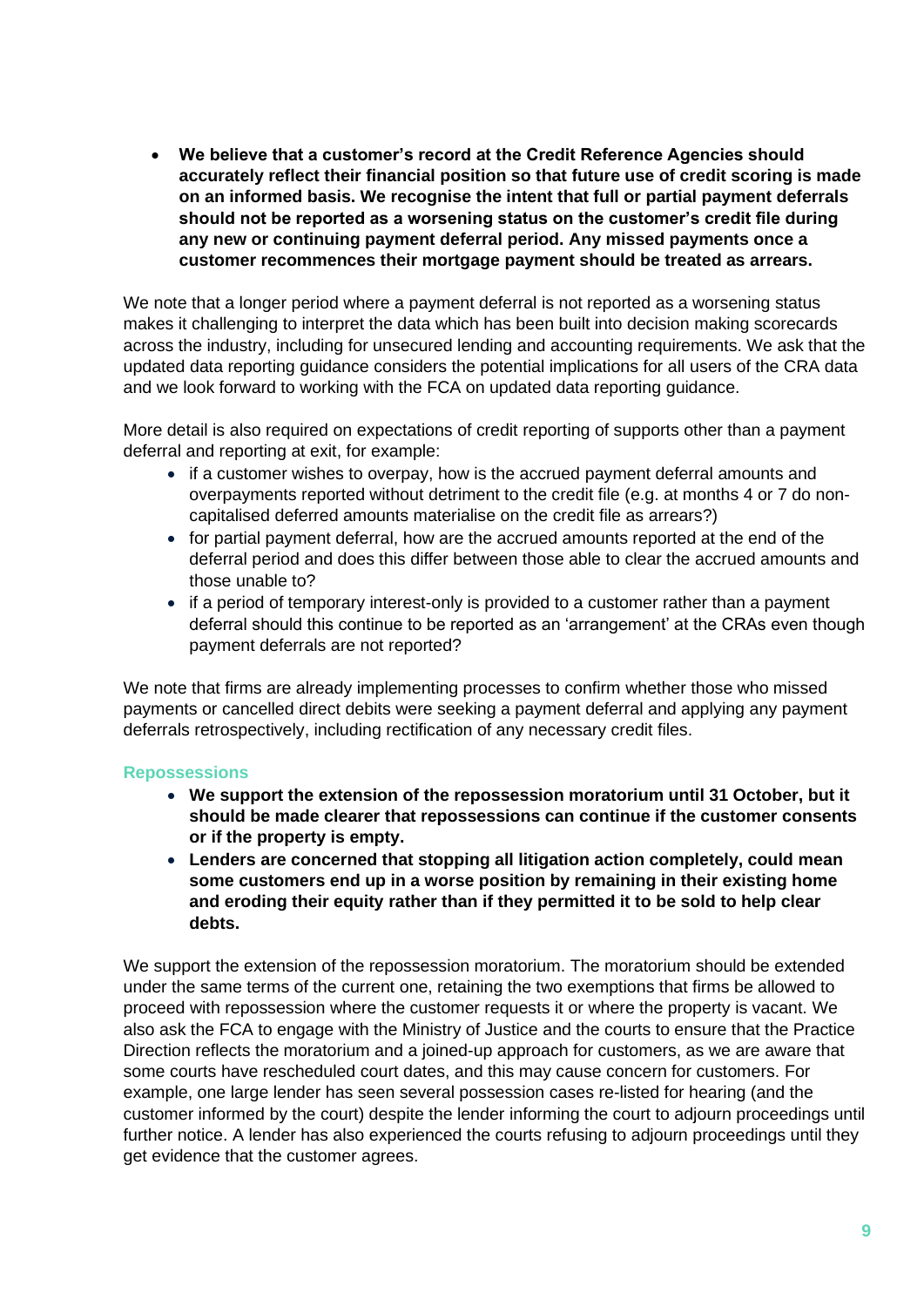We ask that litigation is allowed to continue but pause before repossession. Firms are concerned that stopping all litigation action means that some customers will stop paying knowing that no action can be taken against them. This is not in their best interests as it means that their debt will grow. Firms do not consider that simply informing customers of the possible consequences will be sufficient to encourage them to pay. This will also enable swift action to be taken when the moratorium lifts, should it become apparent that equity might be diluted, e.g. through house-price deflation.

# **Debt help**

We welcome this section of the revised guidance. We are not sure if PERG 17 and debt counselling is relevant in the context of mortgages. If it is not, we recommend these references are removed.

# **Shared ownership**

The draft guidance suggests that borrowers who can resume full payments should be able to access a term extension. Technically the lenders ability to extend the term on a Shared Ownership mortgage is subject to approval by the Housing Association, which should not be withheld but can take months to secure and most often at a cost to the customer. To avoid long delays for these customers, we ask the FCA to urgently seek agreement from HM Treasury that a term extension in such circumstances would not adversely affect the lender's ability to otherwise make a claim under the Mortgagee Protection Clause.

# **Interaction with other initiatives**

LIBOR transition – the extension of the payment deferral scheme means that some firms might be dealing with customers on payment deferrals/in arrears as well as trying to migrate them away from LIBOR mortgage facilities in 2021. We ask the FCA and PRA to consider the treatment of customers impacted by both Covid-19 and LIBOR transition.

Mortgage Prisoner contacts – extension of the payment deferral scheme means some mortgage prisoners will still be subject to a payment deferral by the revised deadline of 1 December 2020 for notifying them that they may be able to remortgage under the modified affordability rules. The appropriateness of customers being prompted to consider remortgaging while in payment deferral (and firms' willingness to lend in these circumstances) requires further regulatory consideration.

# **Interaction with the Financial Ombudsman Service (FOS)**

It is important that the FCA continues to liaise with the FOS to ensure that the prevailing circumstances under which payment deferrals have been provided is recognised, in case of future complaints, particularly if it is ultimately the customer who makes that decision.

The basis on which financial support has been provided has been positioned by the FCA as distinct from business as usual arrears, and this principle has been further extended with the option for customers to self-select a holiday/deferral, where normally this might not be an option considered by lenders.

As drafted the updated guidance is open to interpretation, which will lead to lenders taking different approaches based on their operating model, IT capabilities, market niches in their portfolio, etc. The industry has developed solutions at pace, which has not allowed for extensive IT and/or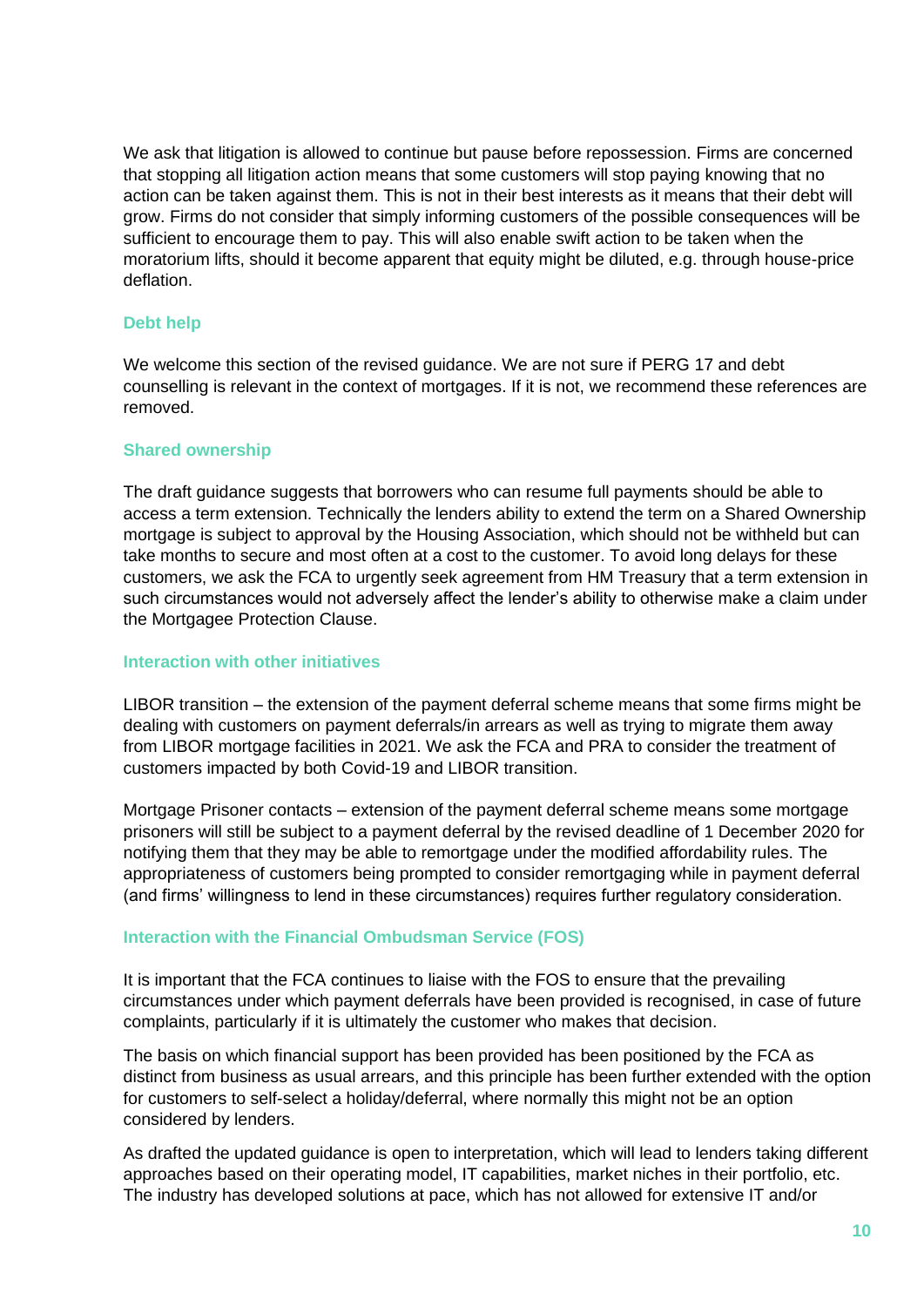process re-engineering or testing, which may mean that information provision has been provided by way of generic rather than specific examples (albeit that each customer will get information on what it means for their monthly payment before it changes). These operational considerations should not be material to any complaint, provided the objective to support customers with temporary cash flow issues and maintain a roof over their heads is achieved.

The clear steer in the draft guidance is to allow a customer to choose their preferred option, which may lead to sub-optimal outcomes, especially given that the test to allow firms to challenge these decisions is quite high. Ultimately some customers may make choices that would not otherwise be available to them under MCOB 13, which we recognise is necessary in the current environment but will nonetheless be difficult to decline. This is an important consideration for any future complaints,

# **Interaction with PRA Statement: recognising the impacts on accounting credit provision and prudential capital**

# *Forming judgements about customers' ability to pay*

• **The authorities should work closely with the Financial Reporting Council and individual auditors to ensure that firms judgements are subject to suitable challenge and review but that buffers of conservatism are not automatically added just because a customer had accepted an offer of partial or full payment deferral.**

The presumption in the guidance of a further payment deferral makes it very difficult for firms to explore with customers the range of options open to them as they come to the end of their mortgage payment holiday. Deferral of payment may give rise to accounting and regulatory adjustments which decrease banks' available prudential capital. Should the customer be determined to have suffered such significant increase in credit risk (SICR), the customer would migrate from 12 month credit loss (Stage 1) to lifetime credit loss (Stage 2 or Stage 3 for defaults) under IFRS 9, reflecting the forbearance or distressed restructuring relief being offered. Such Stage transfers will result in increased IFRS 9 expected credit losses and hence, reduction in regulatory capital.

There is likely to be inconsistency in the level of information available for firms to determine SICR, including a reliance on data provided by the customer based on their own assessment of their circumstances. In order to form a judgment, firms should be able to capture some basic information about the customer's circumstances which might include information provided through a triage process. Having made judgements about their customer's status in good faith, firms may subsequently face significant challenge from their auditors about their decisions not to move customers into a lifetime credit loss category (Stage 2 or Stage 3) and to able to demonstrate that there has not been any indication of a SICR.

The PRA is requested to make clear any minimum standards that they expect to be in place to evidence judgement and that this aligns with the expectations set in the FCA guidance. Alternatively, that the FCA agrees with the PRA the data collection requirements that are necessary and reflects these in the updated guidance.

# *Impacting funding sources and risk transfer*

• **The authorities should provide confirmation that the implementation of Covid-19 payment deferral measures, which may or may not lead to a delay in the declaration**